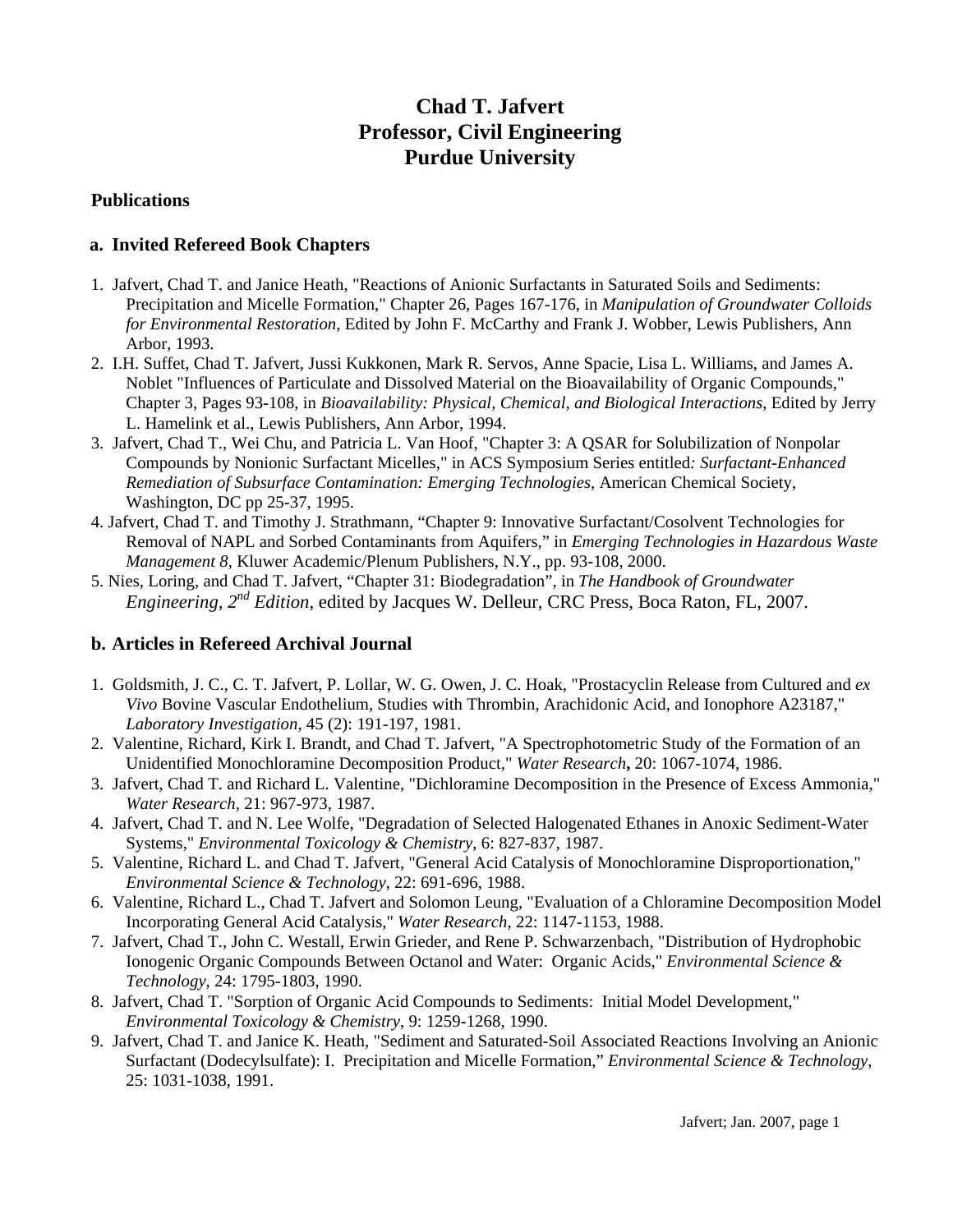- 10. Jafvert, Chad T. "Sediment and Saturated-Soil Associated Reactions Involving an Anionic Surfactant (Dodecylsulfate): II. The Partition of PAH Compounds Among Phases," *Environmental Science & Technology*, 25: 1039-1045, 1991.
- 11. Jafvert, Chad T. and Richard L. Valentine, "A Unified Chlorine-Ammonia Speciation and Fate Model," *Environmental Science & Technology*, 26: 557-586, 1992.
- 12. Jafvert, Chad T., Patricia L. Van Hoof, and Janice K. Heath, "Solubilization of Nonpolar Compounds by Nonionic Surfactant Micelles," *Water Research*, 28: 1009-1017, 1993.
- 13. Chu, Wei and Chad T. Jafvert, "Photodechlorination of Polychlorobenzene Congeners in Surfactant Micelle Solutions," *Environmental Science & Technology*, 28: 2415-2422, 1994.
- 14. Jafvert, Chad T., Patricia L. Van Hoof, and Wei Chu, "The Phase Distribution of Polychlorobiphenyl Congeners in Surfactant-Amended Sediment Slurries," *Water Research*, 29: 2387-2397, 1995.
- 15. Van Hoof, Patricia L. and Chad T. Jafvert, "Reductive Dechlorination of Chlorobenzenes in Surfactant-Amended Sediment Slurries," *Environmental Toxicology and Chemistry*, 11:1914-1924, 1996.
- 16. Jafvert, Chad T., Beth K. Vogt, and Jose R. Fabrega, "Induced Desorption of DDT, DDD, and DDE from a Contaminated Sediment," *Journal of Environmental Engineering*, 123: 225-233, 1997.
- 17. Fan, Chihhao and Chad T. Jafvert, "The Two-Suffix Model Applied to PAH Solubilities in Alcohol-Water Mixtures," *Environmental Science and Technology*, 31: 3516-3522, 1997.
- 18. Lee, Linda S., Arto K. Nyman, Hui Li, Marianne Nyman, and Chad Jafvert, "Initial Sorption of Aromatic Amines to Surface Soils," *Environmental Toxicology and Chemistry*, 16: 1575-1582, 1997.
- 19. Yuan, Ching, and Chad T. Jafvert, "Sorption of Linear Ethoxylate Surfactant Homologues to Soils," *Journal of Contaminant Hydrology*, 28: 311-325, 1997.
- 20. Strathmann, Timothy J., and Chad T. Jafvert, "Ion-Pair Association of Substituted Phenolates with K<sup>+</sup> in Octanol," *Environmental Toxicology and Chemistry*, 17: 369-376, 1998.
- 21. Lyn, Dennis, Chad T. Jafvert, Vivek Kapoor and Ameya Limaye, "Concentration Non-Uniformities and Averages in Flow-through Spectrophotometric Measurements," *Anal. Chim. Acta*, 363: 171-181, 1998.
- 22. Chu, Wei, Chad T. Jafvert, Claude A. Diehl, Karen Marley and Richard A. Larson, "Phototransformations of Polychlorobiphenyls in Brij 58 Micellar Solutions," *Environmental Science and Technology*, 32: 1989-1993, 1998.
- 23. Yuan, Ching, Chung-Hsuang Hung, Chad T. Jafvert, "Groundwater Remediation by Anionic Surfactant Micelles: An Innovative Double Layer Model Applied to Na<sup>+</sup> and Mg<sup>2+</sup> Association with Dodecylsulfate Micelles," *Water Sci. Technol.*, 38:99-106, 1998.
- 24. Kapoor, Vivek, Chad T. Jafvert, and Dennis Lyn, "Experimental Study of a Bimolecular Reaction in Poiseuille Flow," *Water Resources Research*, 34: 1997-2004, 1998.
- 25. Fábrega-Duque, José R., Chad T. Jafvert, Hui Li, and Linda S. Lee, "Modeling Short-Term Soil-Water Distribution of Organic Bases," *Environmental Science and Technology*, 32: 2788-2794, 1998.
- 26. Larson, Richard A., Chad T. Jafvert, Francisco Boscá, Karen A. Marley, and Penney L. Miller, "Effects of Surfactants on Reduction and Photolysis (> 290 nm) of Nitroaromatic Compounds", *Environmental Science & Technology,* 34: 505-508, 2000.
- 27. Lin, Ching-Chieh, Chad T. Jafvert, "A Triple Layer, Planar Coordinate Model for Describing Counter-Ion Association to Micelles, *Langmuir*, 16: 2450-2456, 2000.
- 28. Fábrega-Duque, José R., Chad T. Jafvert, Hui Li, and Linda S. Lee, "Modeling Abiotic Processes of Aniline in Water-Saturated Soils," *Environmental Science and Technology*, 34:1687-1693, 2000.
- 29. Li, Hui, Linda S. Lee Chad T. Jafvert, and John G. Graveel, "Effect of Substitution on Irreversible Binding and Transformation of Aromatic Amines with Soils in Aqueous Systems," *Environmental Science and Technology*, 34, 3674-3680, 2000.
- 30. Fábrega-Duque, José R., Chad T. Jafvert, Hui Li, and Linda S. Lee, "Modeling Competitive Cation Exchange of Aromatic Amines in Water-Saturated Soils," *Environmental Science and Technology*, 35: 2727-2733, 2000.
- 31. Li, Hui, Linda S. Lee, José R Fábrega-Duque, and Chad T. Jafvert, "Role of pH in Partitioning and Cation Exchange of Aromatic Amines on Soils," *Chemosphere*, 44:627-635, 2001.
- 32. Diehl, Claude A., Chad T. Jafvert, Karen A. Marley, and Richard A. Larson, "Surfactant-Assisted UV-Photolysis on Nitroarenes," *Chemosphere*, 46: 553-560, 2002.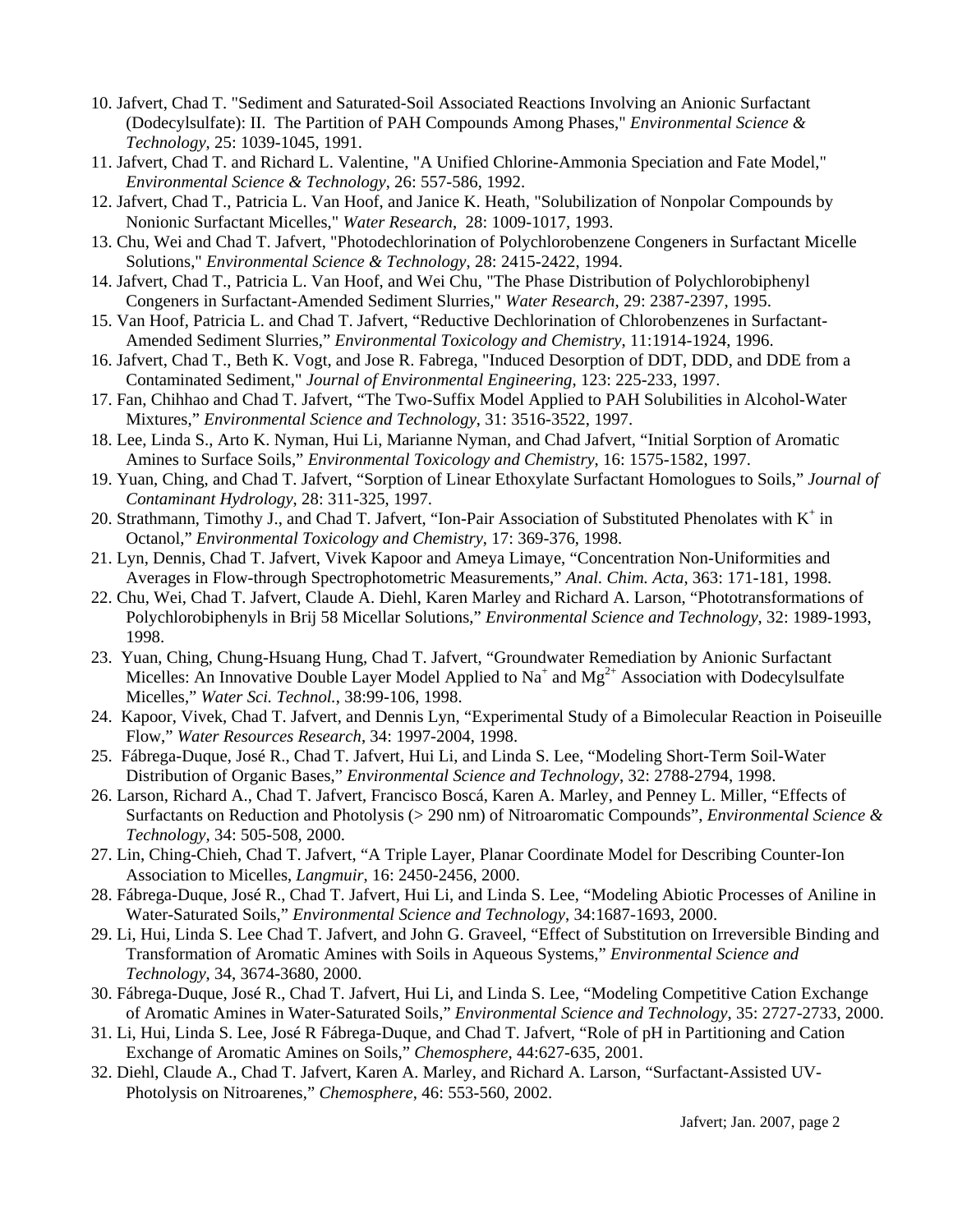- 33. Chu, Wei., James R. Hunt, Chad T. Jafvert, "Modeling the Sequential Photodechlorination of Hexachlorobenzene in Surfactant Micelles," *Water Research*, 36: 843-850, 2002.
- 34. Hua, Inez, Namgoo Kang, and Chad T. Jafvert, "Heterogeneous and Homogeneous Photochemical Reactions of Decabromodiphenyl Ether," *Environmental Toxicology and Chemistry*, 22: 798-804, 2003.
- 35. Bezares-Cruz, Juan, Chad T. Jafvert, and Inez Hua, "Solar Photodecomposition of Decabromodiphenyl Ether: Products and Quantum Yield," *Environmental Science and Technology*, 38: 4149-4156, 2004.
- 36. Chu. W. K. H. Chan, C. Y. Kwan, and C. T. Jafvert, "Acceleration and Quenching of the Photolysis of PCB in the Presence of Surfactant and Humic Materials, " *Environ. Sci. Technol.*, 39:9211-9216, 2005.
- 37. Jafvert, C. T., Lane, D., Lee, L.S., and Rao, P.S.C. Partitioning of Mono- and Polycyclic Aromatic Hydrocarbons in River Sediment Adjacent to a Former Manufactured Gas Plant Site, *Chemosphere*, 62:314- 321, 2006
- 38. Ahn, Mi.-Youn., Timothy R. Filley, Chad T. Jafvert, Loring Nies, Inez Hua, and Juan Bezares-Cruz, "Photodegradation of Decabromodiphenyl Ether Adsorbed onto Clay Minerals, Oxides, and Sediment", *Environ. Sci. Technology*, 40, 215-220, 2006.
- 39. Hyun, S., Jafvert, C. T., Lee, L.S., and Rao, P.S.C., "Laboratory Studies to Characterize the Efficacy of a Sand Cap Placed over Tar-Contaminated Sediment," *Chemosphere*, 63:1621-1631, 2006.
- 40. Ahn, Mi.-Youn., Timothy R. Filley, Chad T. Jafvert, Loring Nies, and Inez Hua, Birnessite Mediated Debromination of Decabromodiphenyl Ether, *Chemosphere*, 64:1801-1807, 2006.
- 41. Rochon, Gilbert L., Loring F. Nies, Chad T. Jafvert, Julie A. Stuart, Rabi H. Mohtar, Joseph Quansah, and Akilah Martin, "Education in Sustainable Production in U.S. Universities", *Clean Technol. Environ. Policy,* 2006 (in press).
- 42. Hyun, S., Jafvert, C.T., Jenkinson, B., Enfield, C., Johnson, B. "Measuring the flux at the interface of coal-tar impacted sediment and river water near a former MGP site", accepted with minor revisions for publication in Chemosphere, 2007.

## **c. Refereed Journal Communications or Notes**

- 1. Valentine, Richard L. and Chad T. Jafvert, "Comments on Kinetics of Monobromamine Disproportionation-Dibromamine Formation in Aqueous Ammonia Solutions," *Environmental Science & Technology*, 19 (3): 286-287, 1985.
- 2. Jafvert, Chad T. "Biological Remediation of Contaminated Sediments," *Journal of Great Lakes Research***,** 16: 337-338, 1990, (an Invited Editorial).
- 3. Phillips, Lorin W. and Chad T. Jafvert, "Comment on Application of Permeant/Polymer Diffusional Model to the Desorption of Polychlorinated Biphenyls from Hudson River Sediments," *Environmental Science & Technology*, 29, 283-284, 1995.
- 4. Jafvert, Chad T., Chihhao Fan, "Response to Comments on 'Margules Equations Applied to PAH Solubilities in Alcohol-Water Mixtures," *Environmental Science and Technology*, 33: 1955, 1999.

## **d. Reports**

- 1. Kollig, Heinz P., J.J. Ellington, K.J. Hamrick, C.T. Jafvert, Eric J. Weber, and N. Lee Wolfe, "Hydrolysis Rate Constants, Partition Coefficients, and Water Solubilities for 129 Chemicals: A Summary of Fate Constants Provided for the Concentration-based Listing Program, U.S. EPA Report, 33 pages, 1987.
- 2. Jafvert, Chad T., Partitioning of Ionizable (Anionic) Organic Compounds to Soils and Sediments: Preliminary Research Results. Internal Report submitted to the Office of Solid Waste, January, 1988.
- 3. Wolfe, N. Lee, Eric J. Weber and Chad T. Jafvert, Mohammad E. Metwally and Ansary E. Moftah, "Hydrolysis and Redox Processes in Aquifer and Sediment Systems" U.S. EPA Internal Report, 31 pages, 1988.
- 4. Jafvert, Chad T., "Assessing the Environmental Partitioning of Organic Acid Compounds," EPA Research Brief, EPA/600/M-89/016, 18 pages, May 1990.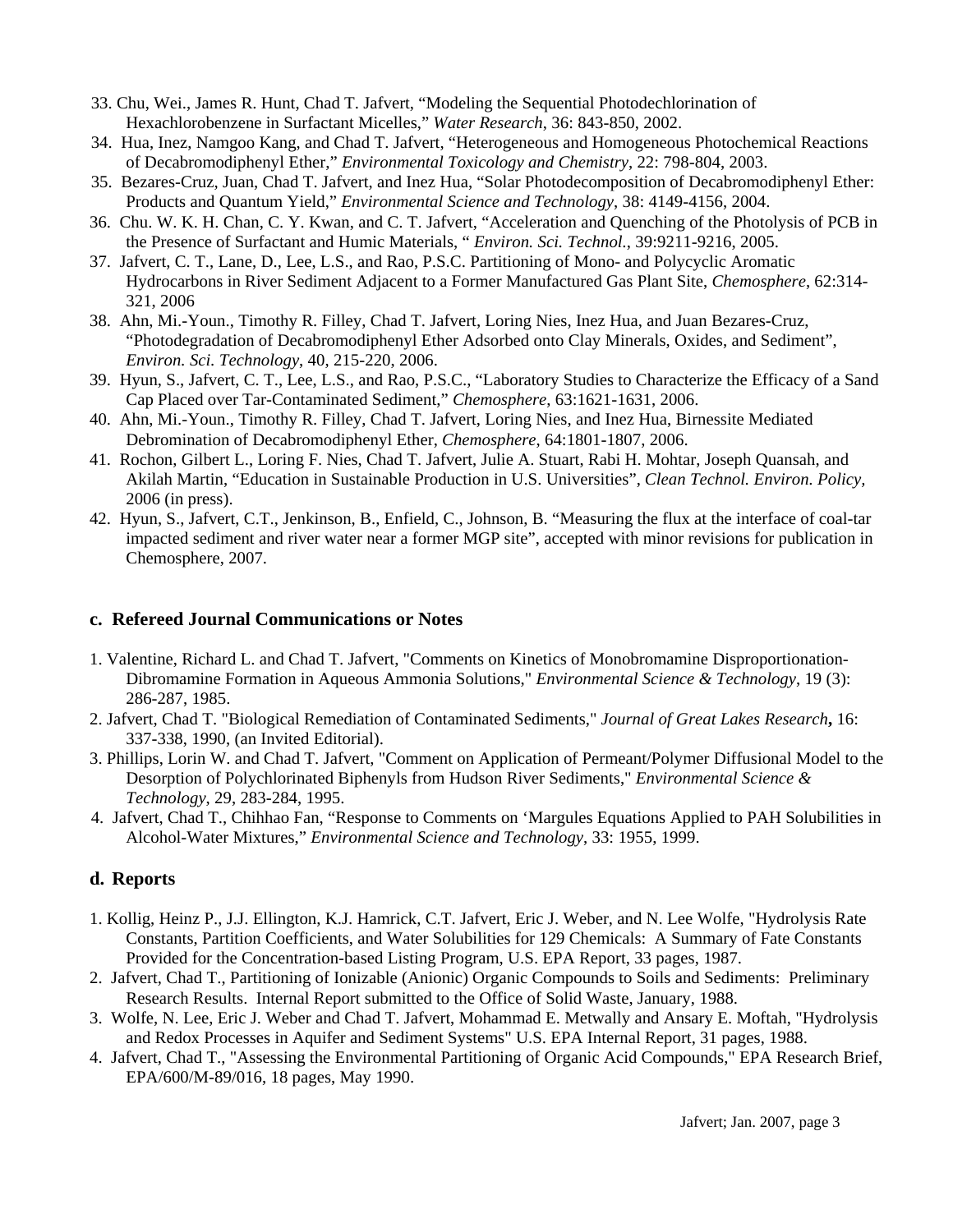- 5. Jafvert, Chad T., Eric J. Weber, "Sorption of Ionizable Organic Compounds to Sediments and Soils," EPA Research Report, Prepared for the Office of Pesticide Programs, 22 pages, June, 1990.
- 6. Loux, Nicholas T., Chad T. Jafvert, Jerry D. Allison, Sayed M. Hassan, and Claudia Chafin, "A Geochemical Assessment of Potential Porewater Exposure to EPA-Regulated Metal and Ionizable Organic Contaminants for Use in Developing Equilibrium-Partitioning Sediment Quality Criteria," EPA Report, Prepared for the Office of Water Regulations and Standards, 74 pages, July, 1990.
- 7. Ellington, J.J., C.T. Jafvert, H.P. Kollig, E.J. Weber, N. L. Wolfe, "Chemical Specific Parameters for Toxicity Characteristics Contaminants, U.S. EPA Report, 19 pages, EPA/600/3-91/004, 1990.
- 8. Jafvert, C.T., J.E. Rogers, Eds., "Biological Remediation of Contaminated Sediments with Special Emphasis on the Great Lakes, Report of a Workshop, U.S. EPA Report, EPA/600/9-91/001, 181 pages, 1991, available through National Technical Information System (NTIS).
- 9. Ketcham, Michael, L., V. Prasad Kunchakarra, Chad T. Jafvert<sup>\*</sup> "Urban Targeting of Nonpoint Source Pollution in the Grand Calumet River Watershed", Final report to the Lake County Soil and Water Conservation District, Crown Point, IN, 92 pages, December 15, 1992.
- 10. Allen, Christopher, Chad T. Jafvert, "Water Quality Modeling of the White River," Final report to the Department of Public Works, City of Indianapolis, IN, 119 pages, September, 1993.
- 11. Jafvert, Chad T., and Michael L. Ketcham, "A GIS Toolbox for Targeting Nonpoint Source Pollution in Urban Areas, Demonstrated with the Grand Calumet River Watershed, Indiana, prepared for the Lake County Soil and Water Conservation District, Crown Point, IN, June 1, 1994.
- 12. Jafvert, Chad T., "Photochemical Reduction of Munitions Wastewater Constituents: A report to satisfy Task 3 of Contract: DACA88-93-D-0011", Report to the CERL, Corps of Engineers, Champaign, IL 61826, 41 pages, June 20, 1995.
- 13. Larson, Richard A., Chad T. Jafvert, Claude Diehl, and Karen A. Marley, "Photochemical Reduction of Munitions Wastewater Constituents: Final Report", Final report to the CERL, Corps of Engineers, Champaign, IL 61826, 41 pages, December 22, 1995.
- 14. Jafvert, Chad T., "Technology Evaluation Report: Surfactants/Cosolvents," Report prepared for the Ground-Water Remediation Technologies Analysis Center (GWRTAC), National Environmental Technology Application Center (NETAC), Pittsburgh, PA, and available online at: **http://www.gwrtac.org**, 41 pages, December, 1996.
- 15. Lee, Linda, S., Chad T. Jafvert, Hui Li, and José R. Fábrega-Duque, "Modeling Soil-Water Distribution of Aromatic Amines in Water Saturated Soil Systems," EPA Research Brief, EPA/600/S-99/005, 9 pages, April 2000.
- 16. Jafvert, C., Rao, S., Lee, L. Progress Report for the Project Entitled: Laboratory Studies to Characterize the Performance of a Sand Cap over Tar-Contaminated Sediment: Grand Calumet River, Hammond, IN, prepared for: NiSource,  $801 \text{ E}$ .  $86^{\text{th}}$  Avenue, Merrillville, IN 46410, 30 pages, February 13, 2002.
- 17. Jafvert, C., Lane, D., Basu, N. Rao, S., Lee, L. Progress Report for the Project Entitled: Laboratory Studies to Characterize the Performance of a Sand Cap over Tar-Contaminated Sediment: Grand Calumet River, Hammond, IN, Prepared for: NiSource, 801 E. 86<sup>th</sup> Avenue, Merrillville, IN 46410, August 29, 2003.
- 18. Hyun, S., Jafvert, C. T., Lee, L.S., and Rao, P.S.C., Final Report for the Project Entitled: Laboratory Studies to Characterize the Performance of a Sand Cap over Tar-Contaminated Sediment: Grand Calumet River, Hammond, IN, prepared for: NiSource,  $801 \text{ E}$ .  $86^{\text{th}}$  Avenue, Merrillville, IN 46410, 22 pages, September 1, 2004.
- 19. Hyun, S., Jafvert, C. T., Jenkinson, B., Enfield, C., Rao, P.S.C., and, Lee, L.S., Final Report for the Project Entitled: Measuring the Flow of Water through Coal-Tar Impacted Sediment in the Grand Calumet River at a Former MGP Site, Hammond, IN. prepared for NiSource, 801 E. 86<sup>th</sup> Avenue, Merrillville, IN 46410, submitted as three sub-reports reporting on Task 1 (25 pp.), Task 2 (72 pp.) and Task 3 (19 pp.) accomplishments, June, 2006.
- **e. Other**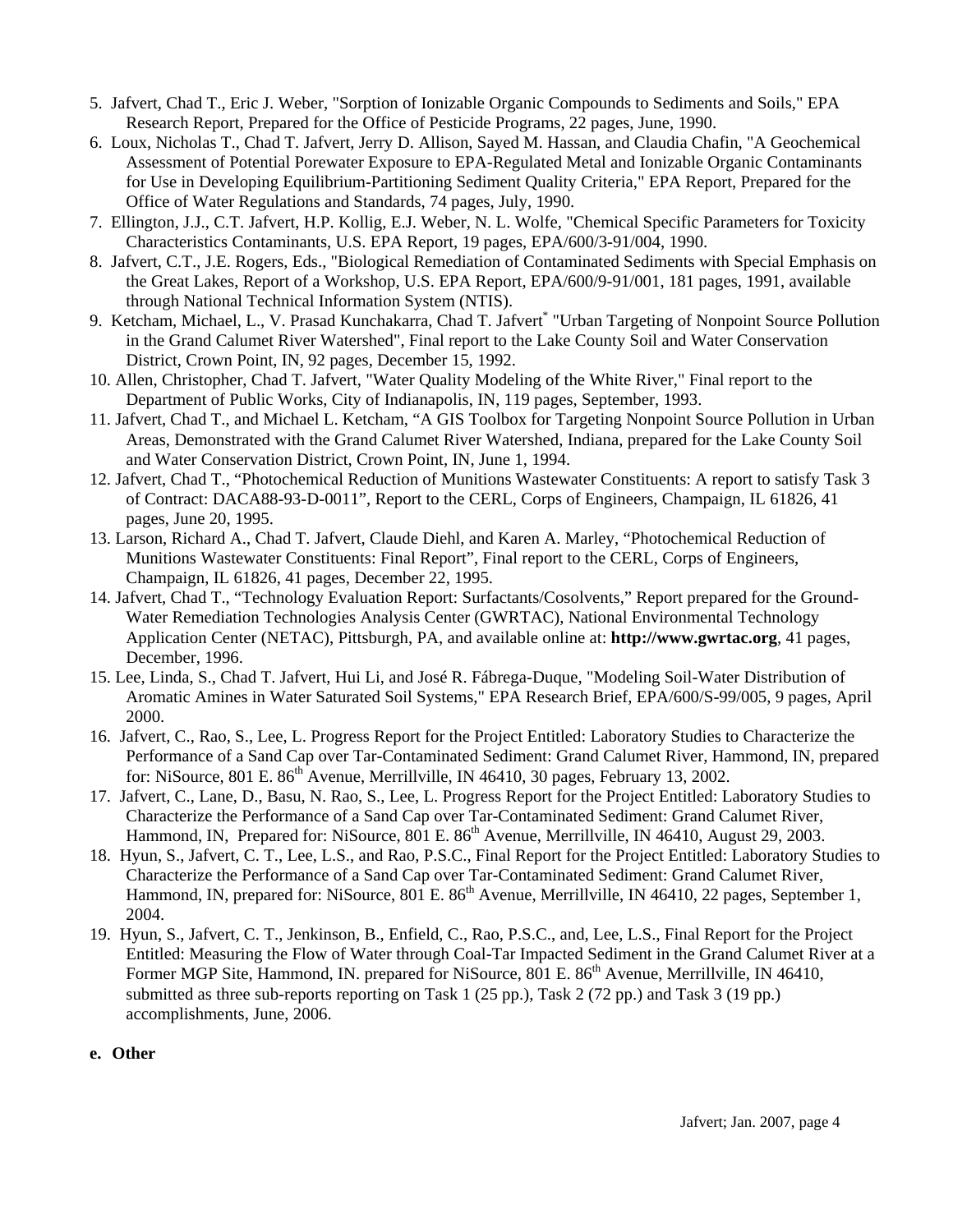1. Ketcham, Michael, L., Chad T. Jafvert, "Urban Targeting of Nonpoint Source Pollution in the Grand Calumet River Watershed", **NPS-NEWS Notes**, U.S. EPA, Office of Water, April, 1993.

## **2. INVITED PRESENTATIONS AND PROCEEDINGS**

#### **a. Published Abstracts or Proceedings**

- 1. Jafvert, Chad T. and Richard L. Valentine, "A Unified Chlorine-Ammonia Speciation and Fate Model," Proceedings of the 15th Universities Forum, American Water Works Association (AWWA) Annual Conference, Denver, Colorado, June, 1986.
- 2. Valentine, Richard L. and Chad T. Jafvert, "Experimental Verification of a Unified Chlorine-Ammonia Reaction Model," Published Extended Abstracts of the Annual American Society of Civil Engineering (ASCE) Meeting, Cincinnati OH, July 1986.
- 3. Jafvert, C. T. and N. L. Wolfe, "Degradation of Selected Halogenated Ethanes in Anoxic Sediment-Water Systems," Presented at the Annual Society of Environmental Toxicology and Chemistry (SETAC) Meeting, Alexandria, Virginia, November, 1986.
- 4. Jafvert, C. T. and N. L. Wolfe, "Degradation of Halogenated Ethanes in Selected Media," Published Extended Abstracts of the American Chemical Society Meeting, Environmental Chemistry Division, Denver, Colorado, April, 1987.
- 5. Valentine, R. L., S. W. Leung, C. T. Jafvert, "Effect of Inorganic Composition of the Kinetics of Chloramine Decomposition in the Presence of Excess Ammonia," Published Extended Abstracts of the American Chemical Society Meeting, Environmental Chemistry Division, New Orleans, Louisiana, September, 1987.
- 6. Jafvert, C. T., "Partitioning of Anionic Organic Compounds to Soils and Sediments," Presented as a poster at the Annual Society of Environmental Toxicology and Chemistry (SETAC) Meeting, Arlington, Virginia, November, 1988.
- 7. Jafvert, C. T. and J. Rogers, "Enhancement of Bioremediation in Soils, Sediments, and Subsurface Materials with Surfactants and Solubilizing Agents," Proceedings of the AWMA/EPA International Symposium on Hazardous Waste Treatment: Biosystems for Pollution Control, Cincinnati, Ohio, February 20-23, 1989.
- 8. Jafvert, C. T., "Influences of Surfactants on the Distribution of Hydrophobic Organic Compounds in Environmental Systems," Presented at the Annual Society of Environmental Toxicology and Chemistry (SETAC) Meeting, Toronto, Canada, November, 1989.
- 9. Jafvert, C. T., J. Rogers, and P. Van Hoof, "Surfactant/Sorption Effects upon Biodegradation," Proceedings of the Bioremediation of Hazardous Wastes Symposium: U.S. EPA's Biosystems Technology Development Program, Arlington, Virginia, February, 1990.
- 10. Van Hoof, P., C. T. Jafvert, "Influence of Nonionic Surfactants on the Anaerobic Dechlorination of Hexachlorobenzene," Proceedings of the Bioremediation of Hazardous Wastes Symposium: U.S. EPA's Biosystems Technology Development Program, Falls Church, Virginia, April 1991.
- 11. Van Hoof, P., C. T. Jafvert, "Influence of Nonionic Surfactants on Hexachlorobenzene Degradation," Presented at the 12th Annual Society of Environmental Toxicology and Chemistry (SETAC) Meeting, Seattle, Washington, November 3-7, 1991.
- 12. Jafvert, C. T., P. L. Van Hoof, J. K. Heath, "Distribution and Degradation of Halogenated Organic Compounds in Surfactant-Amended Sediment Slurries," Published Extended Abstracts of the 203<sup>rd</sup> American Chemical Society Meeting, Environmental Chemistry Division, San Francisco, April 5-10, 1992.
- 13. Jafvert, C. T., P. L. Van Hoof, "A QSAR for Solubilization of Nonpolar Compounds by Nonionic Surfactant Micelles," Published Extended Abstracts of the 207<sup>th</sup> American Chemical Society Meeting, Environmental Chemistry Division, San Diego, CA, March 13-18, 1994.
- 14. Chu, W., C. T. Jafvert, "Direct Photoreduction of Hexachlorobenzene Solubilized within Surfactant Micelles," Published Extended Abstracts of the 207<sup>th</sup> American Chemical Society Meeting, Environmental Chemistry Division, San Diego, CA, March 13-18, 1994.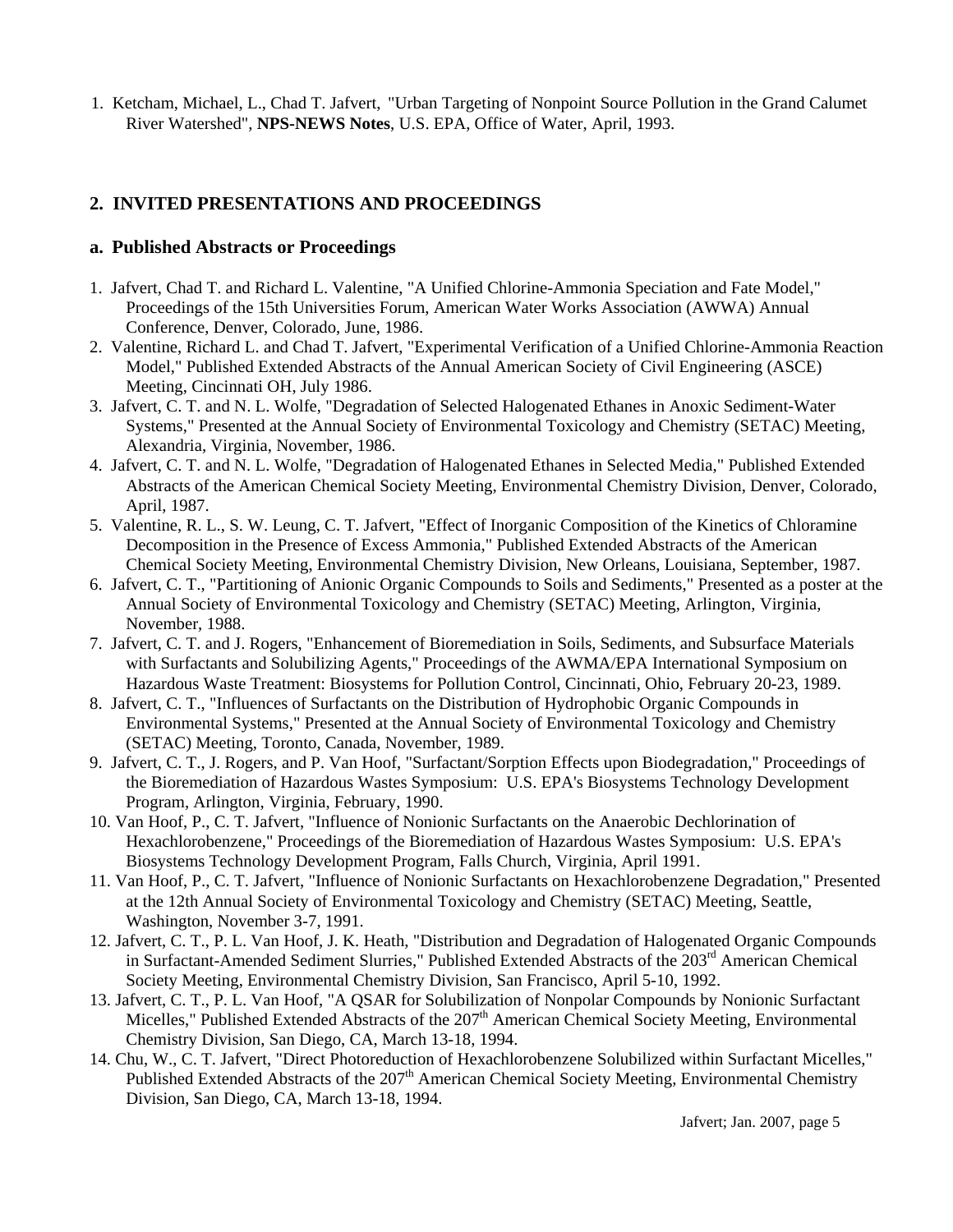- 15. Ketcham, M.L., C. T. Jafvert, and Bernard A. Engel, "A GIS Toolbox for Targeting Nonpoint Source Pollution in Urban Areas," presented at the National Conference on Environmental Problem Solving with Geographic Information Systems, sponsored by the U.S. EPA, Cincinnati OH, September 21-23, 1994.
- 16. Jafvert, C. T., Vogt, B. K., Fabrega, J. "Induced Desorption of DDT, DDD, and DDE from a Contaminated Sediment," to be presented at The 209<sup>th</sup> American Chemical Society Meeting, Environmental Chemistry Division, Anaheim, CA, April 2-6, 1995.
- 17. Yuan, C., Jafvert, C. T. "Revisiting Counterion Binding to Micelles: The Double-Layer Model Applied to the Calcium, Sodium, Dodecylsulfate Systems," presented at the 209<sup>th</sup> American Chemical Society Meeting, Environmental Chemistry Division, Anaheim, CA, April 2-6, 1995.
- 18. Yuan, C., Jafvert, C. T. "Assessing Surfactant Mixtures for Soil Remediation," presented at the Annual AWMA Meeting, San Antonio, Texas, June 19-23, 1995.
- 19. Diehl, C., Jafvert, C. Larson, L. "Photochemical Reactions of 2,4-Dinitrotoluene in Surfactant Solutions," presented at the 210<sup>th</sup> American Chemical Society Meeting, Environmental Chemistry Division, Chicago, IL, August 21-26, 1995.
- 20. Nyman, A. K., Nyman, M. C., Lee, L. S., Jafvert, C. T. "Sorption of Aniline and  $\alpha$ -Naphthylamine by Three Silty Clay Loams," presented as a poster at the Annual Soil Science Society of America Conference, St. Louis, MO, October 29- November 2, 1995.
- 21. Chu, W., C. T. Jafvert, "The Photodecay of Polychlorobiphenyls in Surfactant Solutions A Remediation Process for Contaminated Sediments," 2nd IAWQ specialized conference on Hazard Assessment and Control of Environmental Contaminants in Water - the Interface between Environmental Engineering and Environmental Science, Copenhagen, Denmark, June 29-30, 1995.
- 22. Jafvert, Chad T., "Remediation Technology Status Report: Surfactants and Cosolvents," presented at Emerging Technologies in Hazardous Waste Management VIII, Birmingham, AL, September 8-12, 1996.
- 23. Ferra, J., Lee, L. S., Lin, C-. C., and Jafvert, C. T. "The efficacy of Sodium Dodecyl Benzene Sulfonate in Reducing Leachate Acidity from an Active Coal Pile," presented at the Annual Soil Science Society of America Conference, Indianapolis, IN, November 3-6, 1996.
- 24. Fan, C., Jafvert, C. T., and Lee, L. S. "Solubilities of PAHs in Alcohol-Water Mixtures," presented at the Annual Soil Science Society of America Conference, Indianapolis, IN, November 3-6, 1996.
- 25. Strathmann, T.J., Jafvert, C.T., and Lee, L.S. "Ion Association of Inorganic Cations with Nitro-Phenolates in Octanol," presented at the Annual Soil Science Society of America Conference, Indianapolis, IN, November 3-6, 1996.
- 26. Jafvert, Chad T., Chu, W., Marley, K. and Larson, R.A., "Phototransformations of PCBs in Surfactant Micelle Solutions," presented at the First International Conference on Remediation of Chlorinated and Recalcitrant Compounds (Battelle), Monterey, CA, May 17--20, 1998.
- 27. Lin, C.-C., and Jafvert, C. T. "A planar Coordinate Model Describing Counter-Ion Association to Micelles," presented at the First International Conference on Remediation of Chlorinated and Recalcitrant Compounds (Battelle), Monterey, CA, May 17--20, 1998.
- 28. Fabrega, J. and Jafvert C.T. "Modeling Soil-Water Phase Transfer Processes of Organic Bases," presented at the First International Conference on Remediation of Chlorinated and Recalcitrant Compounds (Battelle), Monterey, CA, May 17--20, 1998.
- 29. Jafvert, Chad T. "Groundwater Remediation with Surfactants and Cosolvents," presented at the Asian Industrial Technology Congress, April 26-29,1999.
- 30. Fabrega-Duque, J. R., Jafvert, C. T., Li, H., and Lee L. S. "Modeling Competitive Cation Exchange of Aromatic Amines in Water Saturated Soils, presented at the 220<sup>th</sup> American Chemical Society Meeting, Environmental Chemistry Division, Washington, DC, August 20-24, 2000.
- 30. Jafvert, Chad T., Rao, P. S. C., and Lee, L. S. "Microbially Mediated Impacts on Environmental Chemodynamics of Contaminants in Geosorbents," presented at the Third International Symposium of the Working Group "Minerals and Organics" of the International Union of Soil Sciences (ISMOM2000), Naples-Capri Italy, May 22-26, 2000.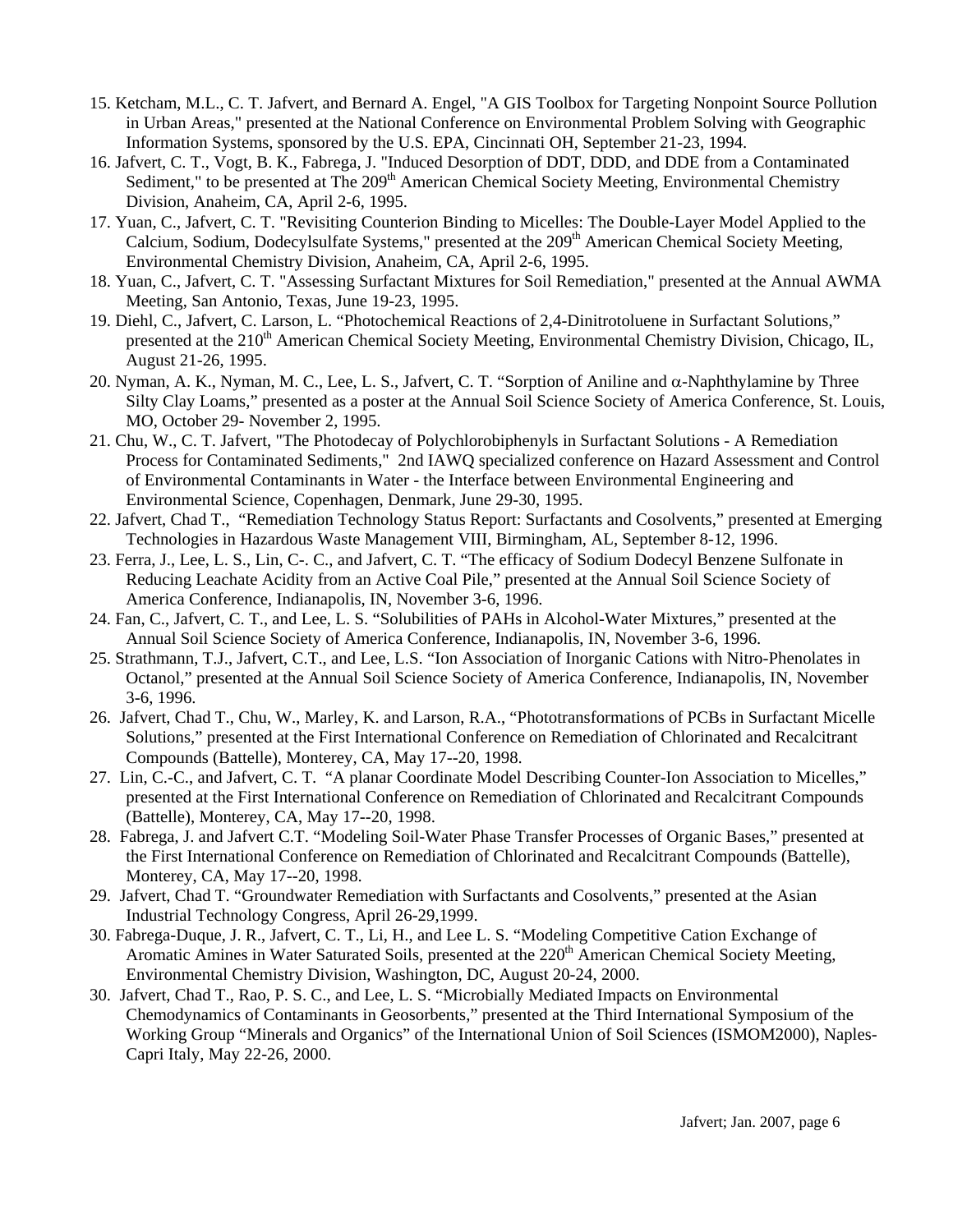- 31. Kolbe, J.L., Lee, L.S., Jafvert, C.T., and Murarka, I.P. "Use of Fly Ash in Acid Mine Reclamation: Arsenic Behavior," presented at the Annual American Society of Agronomy, Crop Science Society of America, and Soil Science Society of America Conference, Indianapolis, IN, November 10-14, 2002.
- 32. Jafvert, C.T., Basu, N., Lane, D., Lee, L.S., Rao, P.S.C. "Equilibrium Partitioning of PAHs and Monocyclic Aromatic Hydrocarbons between Water and Contaminated River Sediment collected in Northern Indiana," presented as a poster at the Sediment Quality Assessment Conference (Aquatic Ecosystem Health and Management Society), Chicago, IL, October 16-18, 2002.
- 33. Jafvert, C. T., "Heterogeneous Photochemical Reactions of Decabromodiphenylether," Presented at the Annual Society of Environmental Toxicology and Chemistry Europe (SETAC - Europe) Meeting, Hamburg Germany, April 27- May 1, 2003.
- 34. Hua, I., Jafvert, C., Bezares-Cruz, J., Kang, N., Filley, T. "Photochemical Reaction Rates and Products of Solar Irradiated Polybrominated Diphenylethers," Presented at the 226<sup>th</sup> American Chemical Society Meeting, Environmental Chemistry Division, New York, NY, September 7-11, 2003.
- 35. Bezares-Cruz, J., Jafvert, C.T., Hua, I., Filley, T. "Solar Irradiative Decay of Decabromodiphenylether in Hexane and Humic Acid Solutions," Presented at the 228<sup>th</sup> American Chemical Society Meeting, Philadelphia, PA, August 22-26, 2004.
- 36. Dahan, F.J., Jafvert, C.T, "New Approach to Quantify the Chemical and Physical interactions that occur in the adsorpted surfactant layer at the oil-water interface," Presented at the 228<sup>th</sup> American Chemical Society Meeting, Philadelphia, PA, August 22-26, 2004.
- 37. Hyun, S., Jafvert, C. Lee, L., Rao, P.S.C., " Laboratory Evaluation of In-Situ Sand-Capping for Controlling the Upward Flux of PAHs from Tar-Contaminated River Sediments," presented at the  $4<sup>th</sup>$  SETAC World Conference and 25th Annual Society of Environmental Toxicology and Chemistry (SETAC) Meeting, Portland, Oregon, November 14-18, 2004.
- 38. Hua, I., Iraci\*, L., Jafvert, C., Bezares-Cruz, J., "Environmental Partitioning and Reactivity of Polybrominated Diphenylethers", Eos Trans. AGU, 85(17), Jt. Assembly Supplement, Abstract A23A-03, 2004. Presented at the 2004 Joint Assembly of AGU, CGU, SEG, and EEGS. Montreal, Canada, May 17-21, 2004, (Poster).
- 39. Kulkarni, P.P., Jafvert, C.T., "Solubility of buckminsterfullerene (C60) in solvent mixtures," Presented at the 229th ACS National Meeting, San Diego, CA, March 13-17, 2005.
- 40. Ahn, Mi-Y., Jafvert,C.T., Nies, L., Hua, I., Filley, T.R., "Photodegradation of Decabromodiphenyl Ether Adsorbed onto Clay Minerals and Sediment," Published Extended Abstracts of the 229<sup>th</sup> American Chemical Society Meeting, San Diego, CA, March 13-17, 2005.
- 41. Ahn, Mi-Y., Jafvert,C.T., Nies, L., Hua, I., Filley, T.R., "Debromination of Decabromodiphenyl Ether by a Manganese Oxide," Published Extended Abstracts of the 229<sup>th</sup> American Chemical Society Meeting, San Diego, CA, March 13-17, 2005.
- 42. Kulkarni, P.P., Jafvert, C.T., "Solubility and partitioning studies of  $C_{60}$ ," Presented at the 230th ACS National Meeting, Washington, DC**,** August 28 - September 1, 2005.
- 43. Johnson, B.; Jafvert C.T.; Hyun S.; Enfield, C.; Jenkinson, B. "Measurement of Flux at the Groundwater/Sediment Interface", Sea to Sky Geotechnique 2006 - the 59th Canadian Geotechnical Conference and the 7th Joint CGS/IAH-CNC Groundwater Specialty Conference, (paper #118), Vancouver BC, Canada, Oct 1-4 2006.

## **b. Other Platform and Poster Presentations**

- 1. Vogt, Beth, and Chad T. Jafvert, "Desorption Kinetics of DDT from Contaminated Sediment" presented as a poster at The First Purdue University Environmental Workshop, West Lafayette IN, August 20, 1993.
- 2. Foon-Yee Chong, and Chad T. Jafvert, "The Octanol-Water Distribution of Nitrophenols" presented as a poster at The First Purdue University Environmental Workshop, West Lafayette IN, August 20, 1993.
- 3. Allen, Christopher, "Water Quality Modeling of the White River" presented as a poster at The First Purdue University Environmental Workshop, West Lafayette IN, August 20, 1993.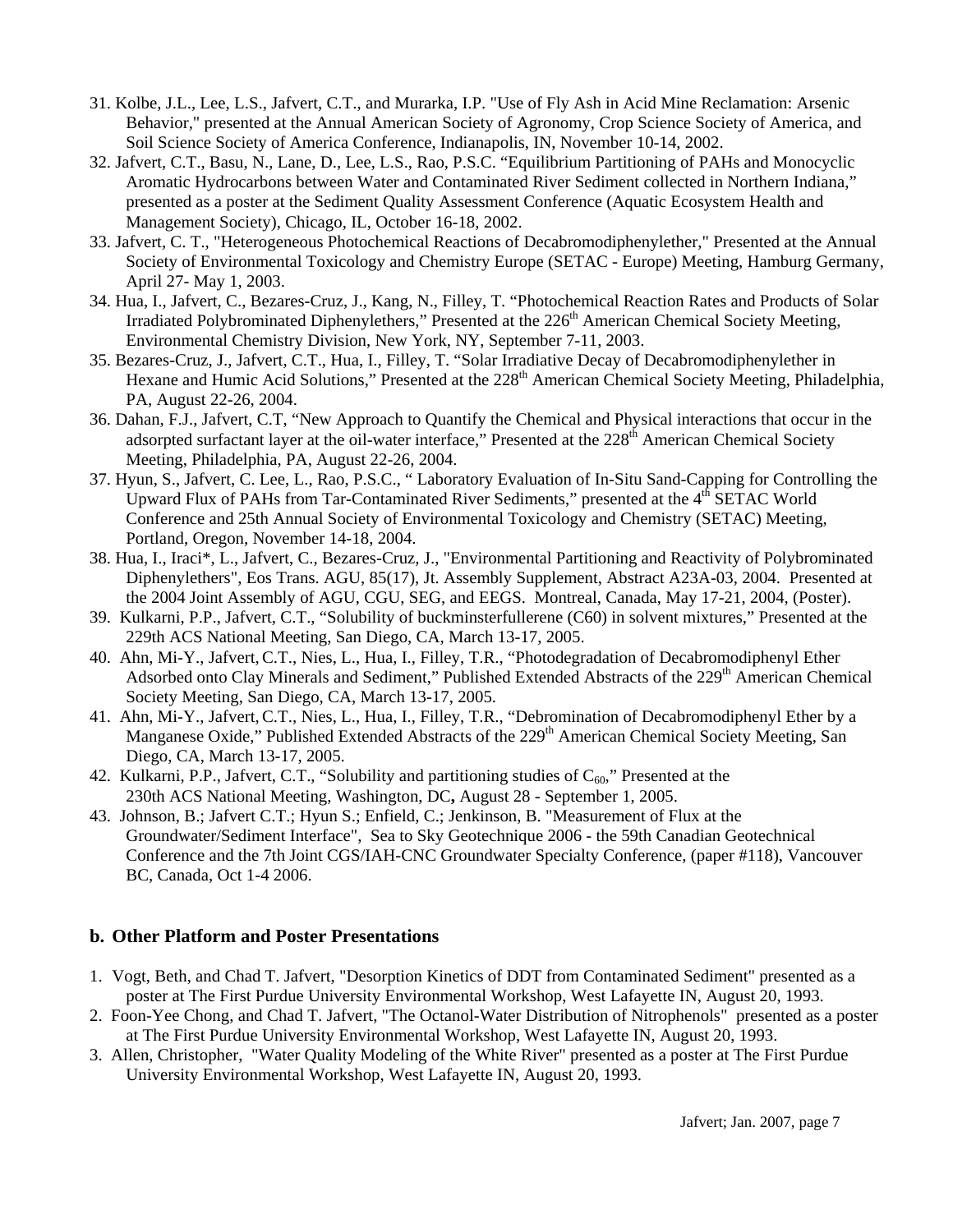- 4. Ketcham, Michael, and Chad T. Jafvert, "A GIS Toolbox for Ranking Urban Watershed Areas for Nonpoint Source Pollution Control", presented as a poster at The First Purdue University Environmental Workshop, West Lafayette IN, August 20, 1993.
- 5. Chu, Wei, and Chad T. Jafvert, "Photolysis of Hexachlorobenzene in Surfactant Micelles," presented as a poster at the Mini-Symposium, " Environmental Chemistry and Chemical Ecology," at The Institute for Environmental Studies, University of Illinois, Urbana, IL, August 26, 1993.
- 6. Phillips, Lorin and Chad T. Jafvert, "Sorption of Hydrophobic Compounds to Model Particles," presented as a poster at the Mini-Symposium, "Environmental Chemistry and Chemical Ecology," presented at The Institute for Environmental Studies, University of Illinois, Urbana, IL, August 26, 1993.
- 7. Chu, Wei and Chad T. Jafvert, "Photolysis of Hazardous Materials Solubilized within Surfactant Micelles," presented at The 16<sup>th</sup> Midwest Environmental Chemistry Workshop, University of Notre Dame, October 17-18, 1993.
- 8. Vogt, Beth, Jose Fabrega and Chad T. Jafvert, "Desorption Kinetics of DDT from Contaminated Sediment," presented at The 16<sup>th</sup> Midwest Environmental Chemistry Workshop, University of Notre Dame, October 17-18, 1993.
- 9. Larson, Richard A., Franciso Bosca, Penny Miller and Chad T. Jafvert, "Photoreduction and Nucleophilic Reactions of Nitroaromatic Compounds in Micelles," presented at the Gordon Conference on Environmental Sciences - Water, New Hampton NH, June 22, 1994.
- 10. Diehl, Claude, Wei Chu and Chad. T. Jafvert, "Photolysis of Aryl Chlorides and Nitroaromatics in Aqueous Solutions Containing Surfactant Micelles," presented at The 17<sup>th</sup> Midwest Environmental Chemistry Workshop, Michigan State U., October 8-9, 1994.
- 11. Yuan, Ching and Chad T. Jafvert, "Modeling Aqueous Anionic/Nonionic Surfactant Mixtures," presented at The 17<sup>th</sup> Midwest Environmental Chemistry Workshop, Michigan State U., October 8-9, 1994.
- 12. Jafvert, C.T., Yuan, C. "Sorption of a Nonionic Surfactant Homologue Mixture to Soils," presented at the 18th Midwest Environmental Chemistry Workshop, Ohio State University, October 6-7, 1995.
- 13. Strathmann, T.J., and Jafvert C.T. "Speciation of Substituted Phenols in the Model Hydrophobic Solvent Octanol, presented at the 19th Midwest Environmental Chemistry Workshop, Purdue University, October 12- 13, 1996.
- 14. Fabrega, J., Jafvert, C. T. , Lee, L.S., and Li, H. "A distributed Parameter Model for Sorption of Organic Bases to Soils," presented at the at the 20th Midwest Environmental Chemistry Workshop, Indiana University, November 8-9, 1997.
- 15. Li, H., Nyman, A.K., Lee, L.S., and Jafvert, C.T. "Sorption of Aniline and  $\alpha$ -Naphthylamine by Five Soils," presented at the at the 20th Midwest Environmental Chemistry Workshop, Indiana University, November 8-9, 1997.
- 16. Lin, C.-C., Yuan, C., and Jafvert, C.T. "Comparison of Planar and Radial Coordinate Models for Describing Counterion Association to Micelles," presented at the 20th Midwest Environmental Chemistry Workshop, Indiana University, November 8-9, 1997.
- 17. Basu, N., Jafvert, C.T., Lane, D., Lee, L.S., and Rao, P.S.C., "Evaluation of the Performance of a Proposed Sand Cap over Contaminated River Sediment," poster presented at the Ohio Valley Regional Chapter of SETAC, May 15-16, 2003.
- 18. Jafvert, C.T., Hua, I., Bezares-Cruz, J.C., Kang, N., and Filley, T., "Photochemical Reactions of Decabromodiphenylether with Solar Light," poster presented at the Ohio Valley Regional Chapter of SETAC, Cincinnati OH, May 15-16, 2003.
- 19. Bezares-Cruz, J. Jafvert, C. Hua, I., Filley T. "Reactions Products of Solar Photolysis of Decabromodiphenylether (DBE209)," Presented at the  $26<sup>th</sup>$  Annual Midwest Environmental Chemistry Workshop, University of Iowa, Iowa City, Oct. 11-12, 2003.
- 20. Smith, Matthew, Loring F. Nies and Chad T. Jafvert. "Reductive Dechlorination of Technical Chlordane," presented at the 5th Annual Environmental Research Symposium, Environmental Science & Engineering Institute (ESEI), Purdue University, West Lafayette, IN, April 8-9 2004.
- 21. Hyun, Seunghun., Chad T. Jafvert, Linda S. Lee, and P. Suresh. C. Rao, "Laboratory-scale Assessment of Performance of In-situ Capping: A Possible Remediation Strategy for Coal-tar Contaminated Sediment,"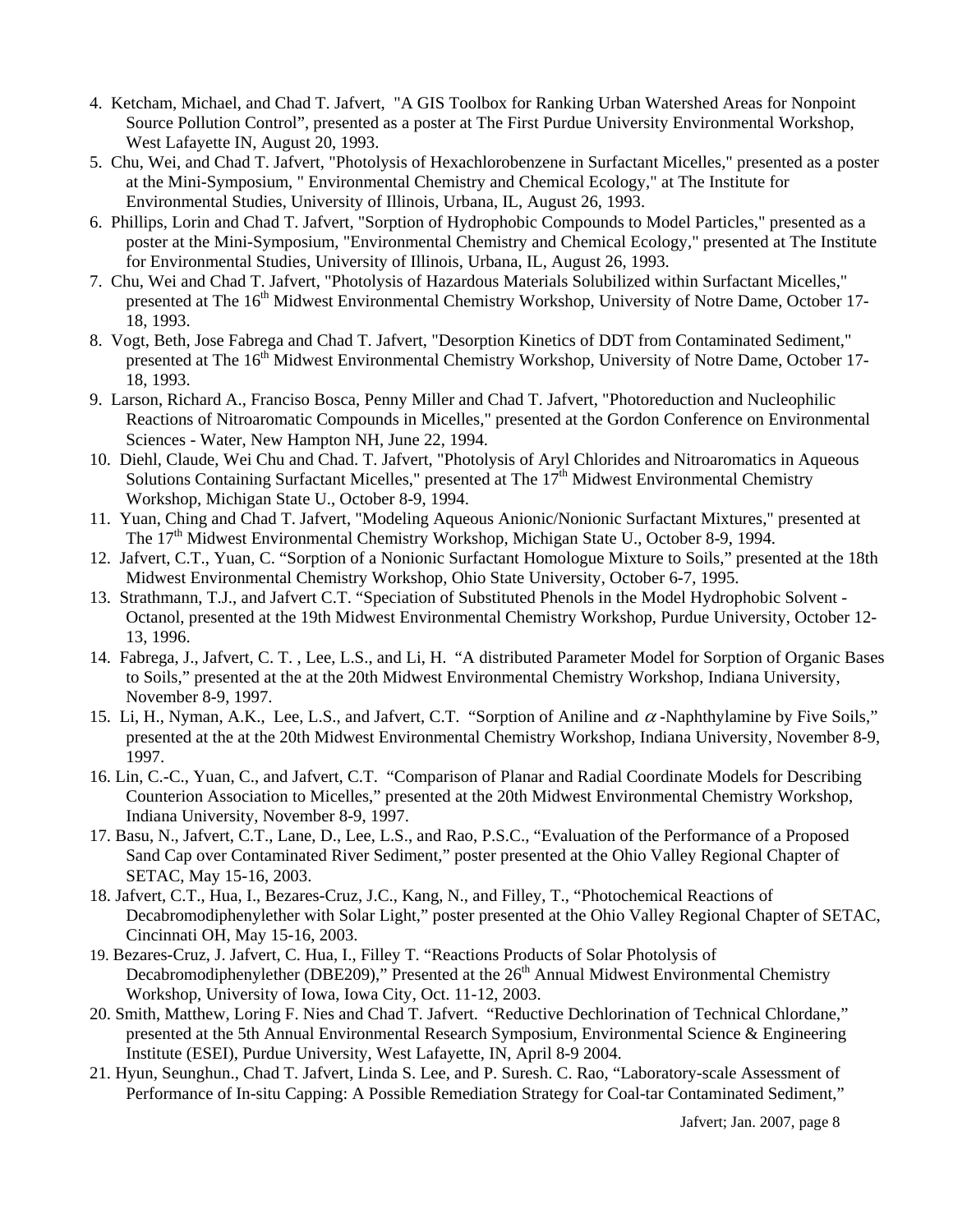presented at the 5th Annual Environmental Research Symposium, Environmental Science & Engineering Institute (ESEI), Purdue University, West Lafayette, IN, April 8-9 2004.

- 22. Juan Bezares-Cruz, Chad Jafvert, Inez Hua, and Timothy Filley, "Solar Photochemical Transformation of Decabromodiphenyl Ether (BDE209)," presented at the 5th Annual Environmental Research Symposium, Environmental Science & Engineering Institute (ESEI), Purdue University, West Lafayette, IN, April 8-9 2004.
- 23. Kulkarni, Pradnya, and Chad Jafvert, "Solubility and Partitioning Studies on C60," presented at the Sigma Xi graduate student poster competition, Purdue University, February 14, 2006 (won  $1<sup>st</sup>$  Place in Engineering Sciences).
- 24. Juan Bezares-Cruz, Irene C. Poyer, Amanda M. Nienow, Inez Hua, and Chad Jafvert, " $H_2O_2$  Enhanced Photocatalytic Degradation of Pesticides in Potable Water Systems," presented at the 2006 Center for the Environment Graduate Research Showcase, Purdue University, April 4, 2006.
- 25. Kulkarni, Pradnya, and Chad Jafvert, "Solubility and Partitioning Studies on C60," presented at the 2006 Center for the Environment Graduate Research Showcase, Purdue University, April 4, 2006.
- 26. Govindaraju, R., B. Engel, D. Ebert, B. Fossum, M. Huber, C. Jafvert, V. Merwade, D. Niyogi, L. Oliver, S. Prabhakar, G. Rochon, C. Song, L. Zhao, "Cyberinfrastructure for End-to-End Environmental Explorations (C4E4)", poster presented at the Joint Workshop for WATERS Network Test Beds and CUAHSI Hydrologic Information Systems, Austin, TX, November 14-17, 2006.

#### **c. Invited Lectures, Exhibitions, and Workshops**

- 1. Participant to a Workshop on "Abiotic Organic Transformation Reactions," Stanford University, Environmental Engineering, February, 1986.
- 2. Participant, Gordon Research Conference on "Environmental Sciences: Water", June 18-22, 1990.
- 3. With J. Heath, "Reactions of Anionic Surfactants in Saturated Soils and Sediments: Precipitation and Micelle Formation," Presented at Manteo III, Concepts in Manipulation of Groundwater Colloids for Environmental Restoration, Sponsored by Oak Ridge National Laboratory, October 15-18, 1990.
- 4. With E. Blatchley, "Ammonia-Halogen Interactions", a seminar presented at the Advanced Disinfection Processes Seminar Sponsored by the Indiana Water Pollution Control Association, Stewart Center, Purdue University, August 21, 1992.
- 5. "Influences of Particulate and Dissolved Material on the Bioavailability of Organic Compounds", summary presentation of discussion group, presented at the (invited) Workshop "A Mechanistic Understanding of Bioavailability: Physical - Chemical Interactions", sponsored by The Society of Environmental Toxicology and Chemistry, August 17-22, 1992, Pellston, Michigan.
- 6. "A Reaction Scheme for the Chlorination of Ammoniacal Water", a seminar presented to the Analytical Chemistry Program, Dept. of Chemistry, Purdue University, September 15, 1992.
- 7. "Combined Chorine Residual Decay Reactions", a seminar presented at the U.S. EPA Risk Reduction Engineering Laboratory, Cincinnati, OH, September 30, 1993.
- 8. Participant, a workshop on "Surfactant-aided Subsurface Remediation Technologies," Sponsored by the U.S. EPA, Ada, and the Institute for Applied Surfactant Research, University of Oklahoma, Norman, OK, November 30, 1994.
- 9. "Photolysis of Arylchlorides and Nitroaromatics in Surfactant Micelle Solutions," a seminar presented at the Graduate Institute of Environmental Engineering, National Taiwan University, Taipei, December 19, 1994.
- 10. "Extraction of PAHs and PCBs from Soil with Surfactant Solutions," a seminar presented at the Department of Environmental Protection, National Pingtung Polytechnic Institute, Pingtung China (ROC), December 21, 1994 and at Institute of Environmental Engineering and Department of Chemistry, National Sun Yat-Sen University, Kaohsiung, China (ROC), December 23, 1994.
- 11. "Some Investigations on the Environmental Physical Chemistry of Surfactants," presented at the 1996 Gordon Conference: Environmental-Sciences: Water, New Hampton School, New Hampshire, June 23-28, 1996.